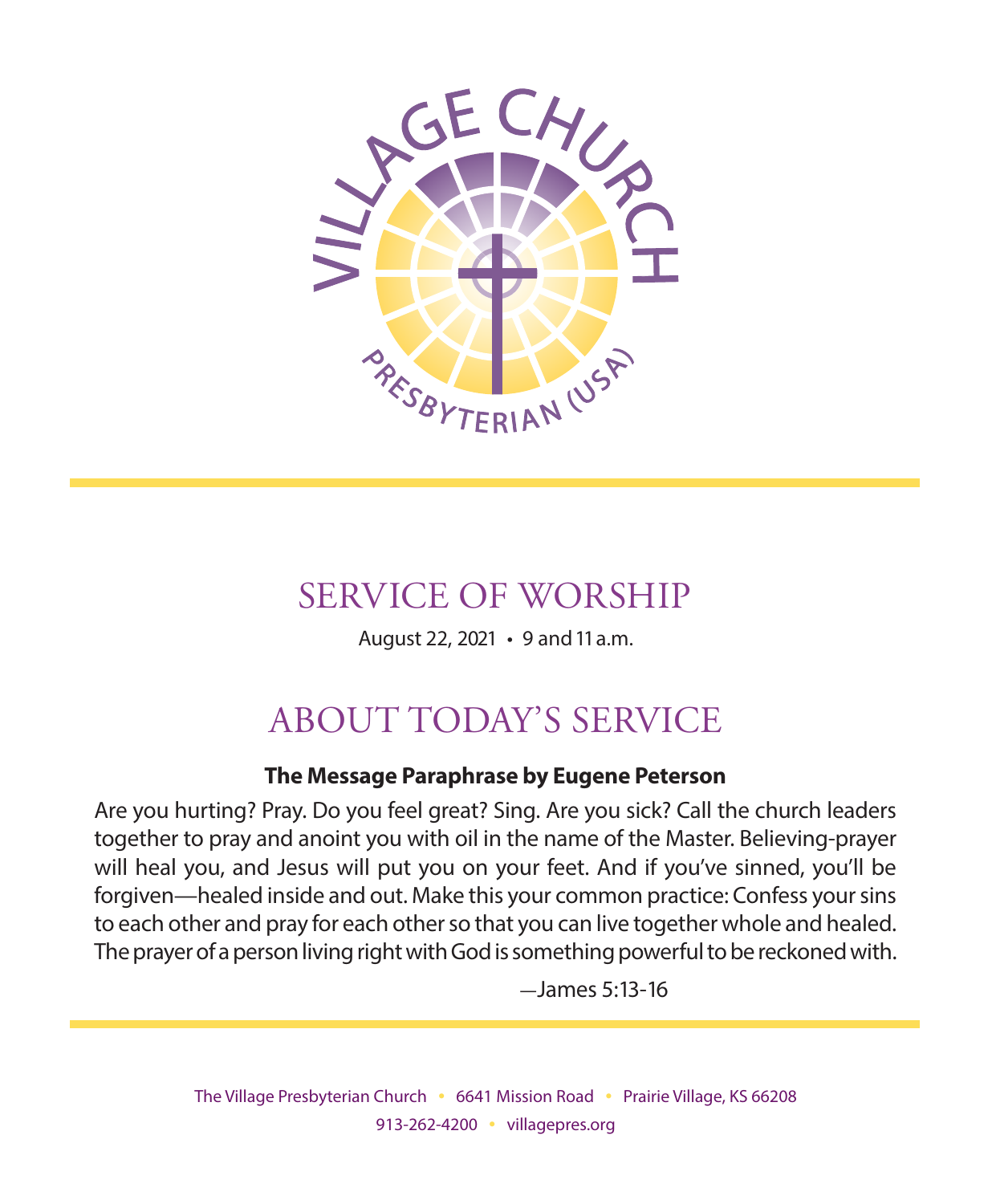## GOD'S PEOPLE GATHER AROUND THE WORD

 Prelude *God of Grace and God of Glory* arr. Paul Manz Words of Welcome **Rev. Dr. Rodger Nishioka** Call to Worship (Psalm 61) **Rev. Sally S. Wright** Call to Worship (Psalm 61) Hear our cries, O God; listen to our prayers. **From the ends of the earth we call to you, when our hearts are faint.** Lead us to you, O God; to you who are higher than we are. **For you are our refuge, a strong tower against our enemies.** Let us abide in your presence forever, **Let us find refuge under the shelter of your wings.** For you, O God, have heard our vows; **You have given us the heritage of those who fear your name.**  Praying matters: Who is the God we encounter when we pray? Scripture Reading: James 5:13

Are any among you suffering? They should pray. Are any cheerful? They should sing songs of praise.

\*Hymn, No. 611 *Joyful, Joyful We Adore Thee*

 *. . . . . . . . . . . . . . . . . .* 

Time with the Children Brooke Brundige Brooke Brundige

Praying matters: Why do we pray?

Scripture Reading: James 5:14

Are any among you sick? They should call for the elders of the church and have them pray over them, anointing them with oil in the name of the Lord.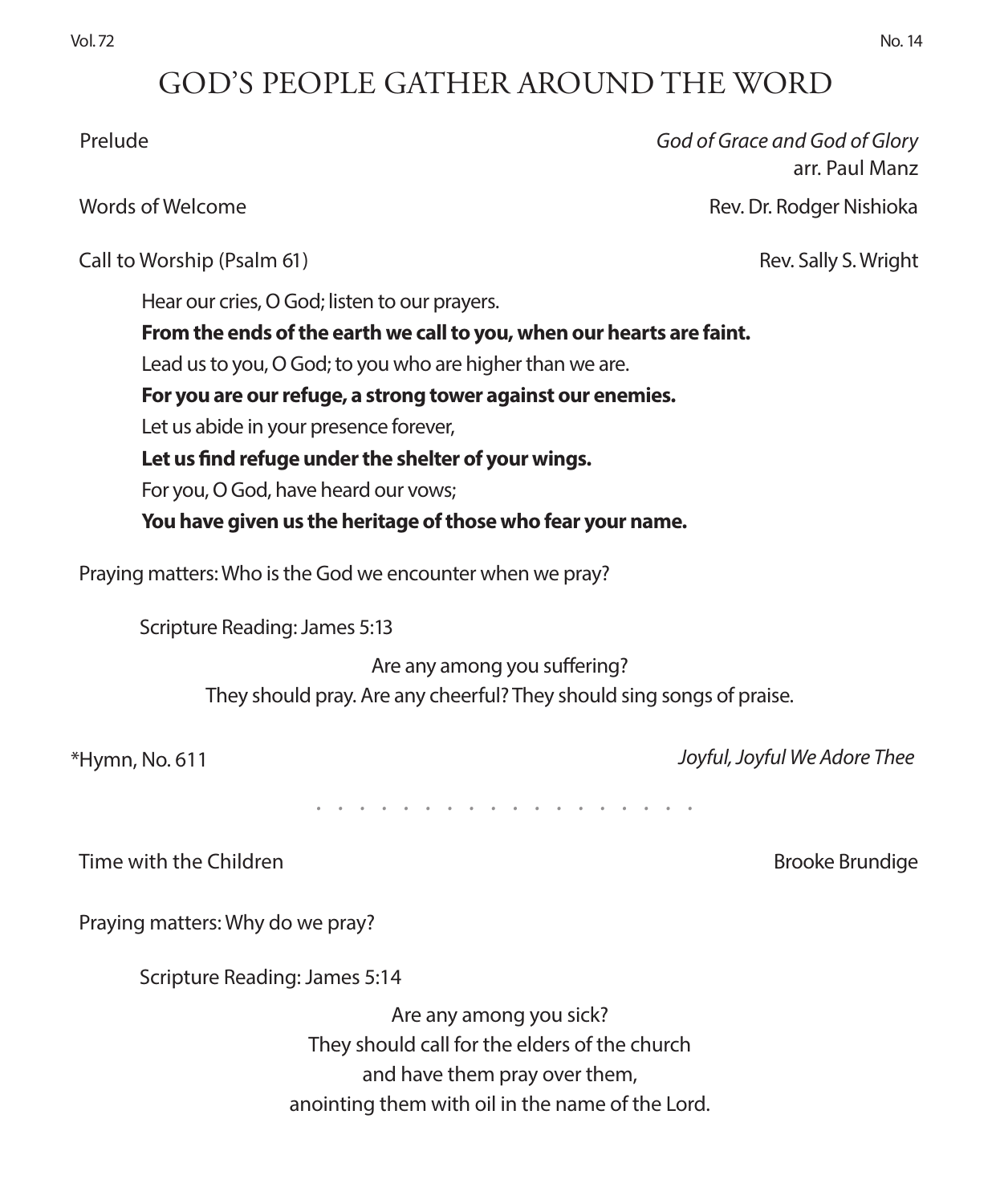#### Anointing

\*Hymn *Anointing Fall on Me* by Ron Kenoly

> **Anointing fall on me. Anointing fall on me. Let the power of the Holy Ghost fall on me. Anointing fall on me.**

> **Touch my hands, my mouth and my heart. Fill my life, Lord, every part. Let the power of the Holy Ghost fall on me. Anointing fall on me.**

> > *. . . . . . . . . . . . . . . . . .*

Praying Matters: What happens when we pray?

Scripture Reading: James 5:15

The prayer of faith will save the sick, and the Lord will raise them up; and anyone who has committed sins will be forgiven.

\*Prayer of Confession

\*Assurance of God's Grace

\*Sung Response

**Anointing fall on me. Anointing fall on me. Let the power of the Holy Ghost fall on me. Anointing fall on me.**

Praying Matters: The Lord's Prayer

**Our Father, who art in heaven, hallowed be thy name. Thy kingdom come, thy will be done, on earth as it is in heaven. Give us this day our daily bread; And forgive us our debts, as we forgive our debtors; And lead us not into temptation, but deliver us from evil. For thine is the kingdom and the power and the glory, forever. Amen**.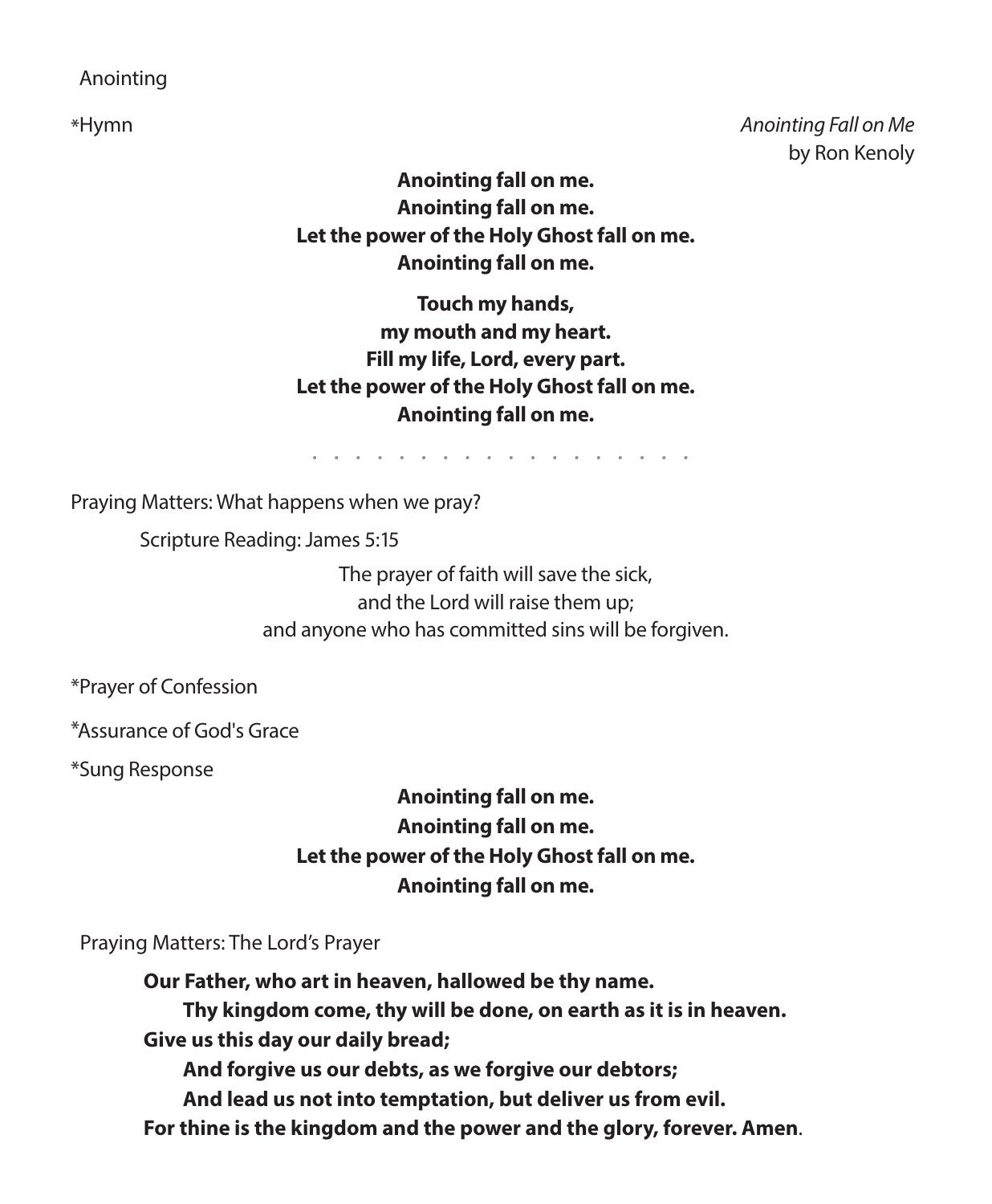| Anthem (9 a.m.)                                   | Prayer of St. Francis                                   |
|---------------------------------------------------|---------------------------------------------------------|
|                                                   | by Allen Pote; The Summer Choir; Karli Cabrera, soprano |
|                                                   | .                                                       |
| Praying Matters: What happens to us when we pray? |                                                         |
| Scripture Reading: James 5:16                     |                                                         |
|                                                   | Therefore confess your sins to one another,             |
|                                                   | and pray for one another,                               |
|                                                   | so that you may be healed.                              |
|                                                   | The prayer of the righteous is powerful and effective.  |
| Guided prayer                                     |                                                         |
| *Hymn, No. 100                                    | My Soul Cries Out with a Joyful Shout                   |
| *Benediction                                      |                                                         |
| *Postlude                                         |                                                         |

Opportunities to pray with Stephen Ministers

Following the benediction, several Stephen Ministers, members of our congregation who have been trained in providing care through listening and prayer, will be in the Chancel. They are available for individual prayer. All conversations are confidential. If you would like to pray with someone who is kind and trustworthy, please come up to the Chancel and approach any of the ministers. They will listen to your concerns and pray with you.

\**All who are able may stand ©* A-705103 for all hymns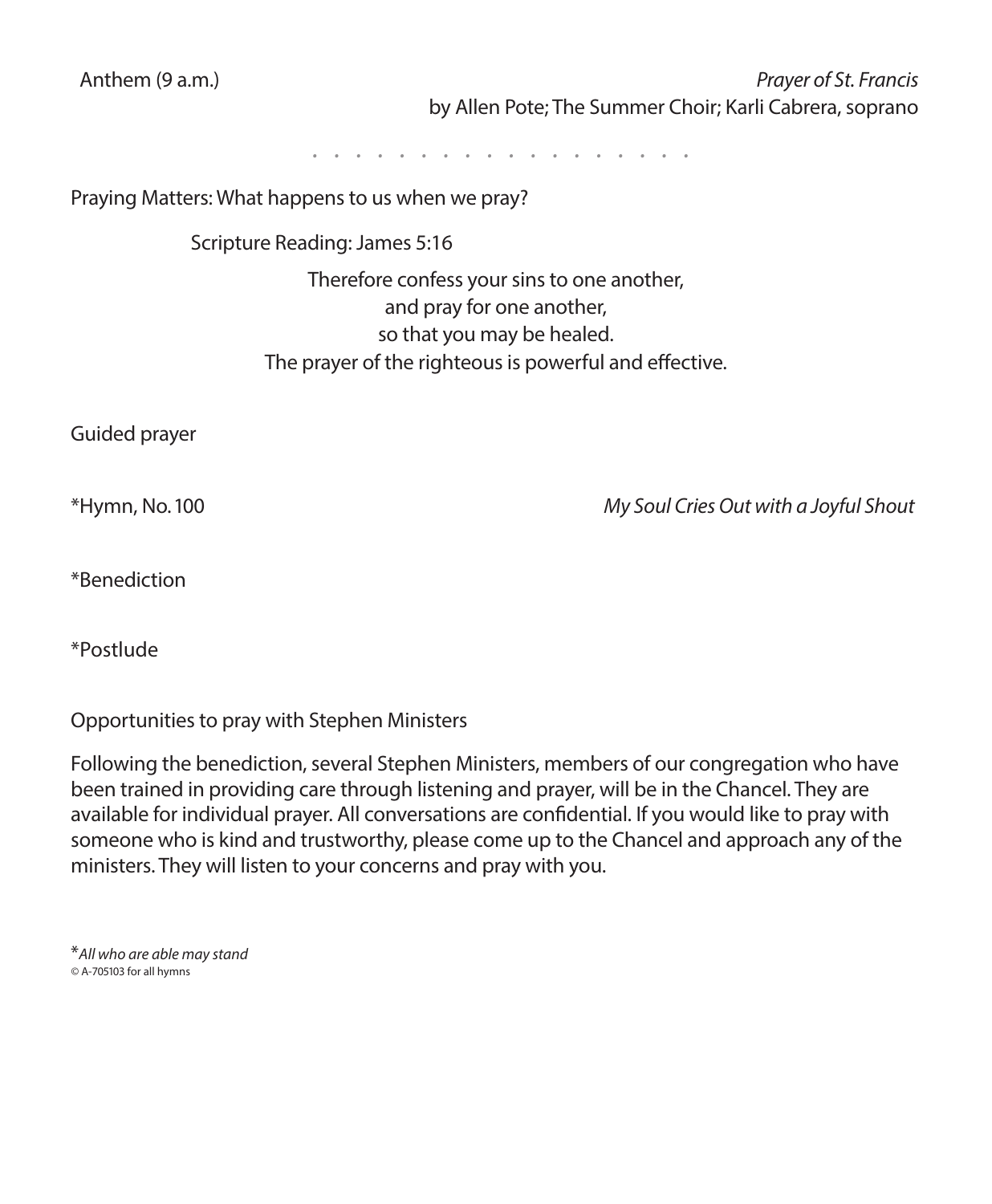

Labyrinths have existed for thousands of years. Christians view labyrinths as symbols of the journey of faith. Starting from the outside world, one enters the labyrinth moving progressively to the center. One pauses in the center and breathes deeply resting in the Holy Spirit and seeking guidance. Then, when ready, one returns to the outside world. We invite you to use your finger to trace your journey through the labyrinth today and in the days ahead to deepen your faith in Jesus Christ.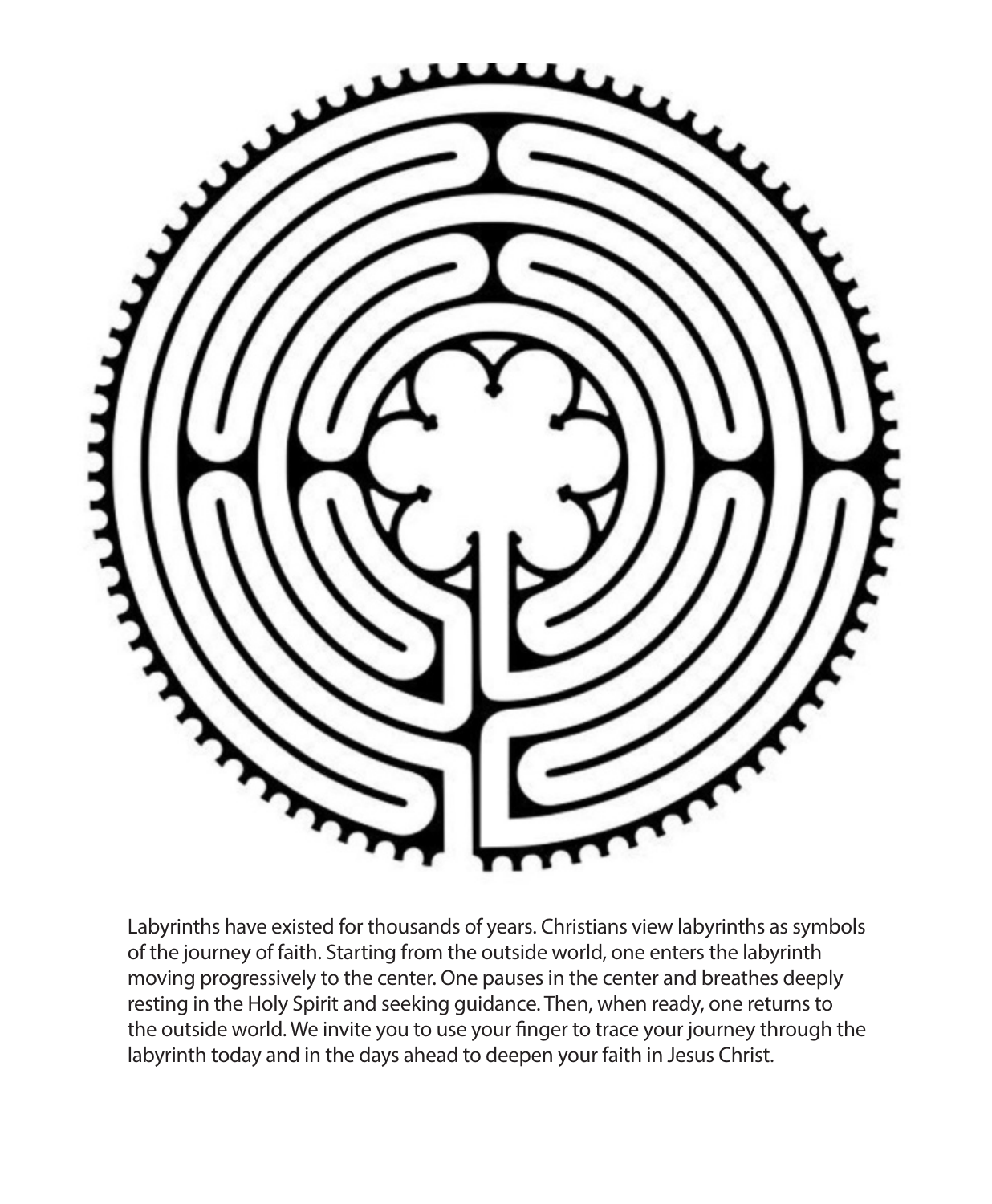## WELCOME TO VILLAGE CHURCH

We're so happy to have you worshiping with us today! Visit villagepres.org to learn more about Village Church, including upcoming events, ways to connect and serve, how to give and more.

**NEW TO US?** Village Presbyterian Church is a Presbyterian Church (USA) family of faith that is inclusive, caring and welcoming of all people. We are one church worshiping at two campuses. Our Overland Park Campus is located at 14895 Antioch Road. If you would like a tour of Village Church on Mission, contact Cindy Wilcox at cindy.wilcox@villagepres.org or 913-671-2331.

**THE GATHERING** – Join us for The Gathering for an alternative style of worship at Village Church, 5 p.m. Sundays in Friendship Hall at Village on Mission. We are now livestreaming the service, too. Learn more at vpcthegathering.org.

**FALL WORSHIP SCHEDULE** – On Sunday, Sept. 12, we return to our usual fall morning worship schedule with services at 8, 9:30 and 11 a.m. at Village on Mission; and 10 a.m. at Village on Antioch. We will return to sharing the peace of Christ and passing the offering plates and friendship register. We also continue to strongly encourage the wearing of masks for all persons and require masks for any persons who are not fully vaccinated.

## ADULT FAITH FORMATION

**FALL VILLAGE U CATALOG NOW AVAILABLE** – Enrollment for fall Village U classes opens on Monday, Aug. 23. See the course listings online at villagepres.org/village-u-community-classes. A limited number of printed catalogs are located at the north and south entrances of Village on Mission.

#### **UPCOMING VILLAGE U CLASSES:**

**DISCOVERING GOD'S VISION FOR YOUR LIFE: YOU AND YOUR SPIRITUAL GIFTS** – Rev. Sally S. Wright, associate pastor for pastoral care, 6:30-8 p.m. Wednesdays, Sept. 8, 15, 22, 29, Room 126. Learn how to discover, develop and use your unique Spirit-given gifts effectively with a renewed understanding of who God created you to be.

**SACRED WORDS AND SACRED SACRAMENTS: EXPLORING BAPTISM, THE LORD'S SUPPER, THE LORD'S PRAYER AND THE APOSTLES' CREED** – Rev. Dr. Rodger Nishioka, senior associate pastor and director of adult faith formation, 6:30-8 p.m. Wednesdays, Sept. 15, 22, 29, Rooms 132 & 133. Over the centuries, the church has identified certain rituals and words to be sacred and holy. Together, we will explore what these words and sacraments mean and why we do them the way we do.

**9/11 AND 1/6: WHAT THESE TERRORIST ATTACKS HAVE TAUGHT US ABOUT RESPONDING TO EXTREMISM** – Bill Tammeus, retired Kansas City Star columnist and ruling elder at Second Presbyterian Church in Kansas City, Missouri. 6:30-8 p.m. Wednesdays, Sept. 8, 15, 22, 29, Room 127. Bill Tammeus recently published, "Love, Loss and Endurance: A 9/11 Story of Resilience and Hope in an Age of Anxiety." His book, and this course, share ways everyone can counter religious (and other kinds of) extremism.

## CHILDREN AND FAMILY MINISTRY

#### **CHILD CARE AVAILABLE.**

**BROADLY-GRADED SUMMER LIGHTHOUSE TODAY** – Before the 9 a.m. service, meet us at the south playground for check-in (preschool kids through sixth graders). We will be outdoors (weather permitting). Please bring a mask. No Lighthouse on Aug. 29 (Youth Sunday) and Sept. 5 (Labor Day Weekend). Regular fall Lighthouse starts on Sept. 12. More information to follow.

**BAPTISMS** – We are again offering in-person baptisms at Village. Upcoming baptism dates are Sept. 19 and Nov. 21. An educational class is offered for members who are planning to baptize their children at Village. Call 913-671-2350 or email kate.ruecker@villagepres.org.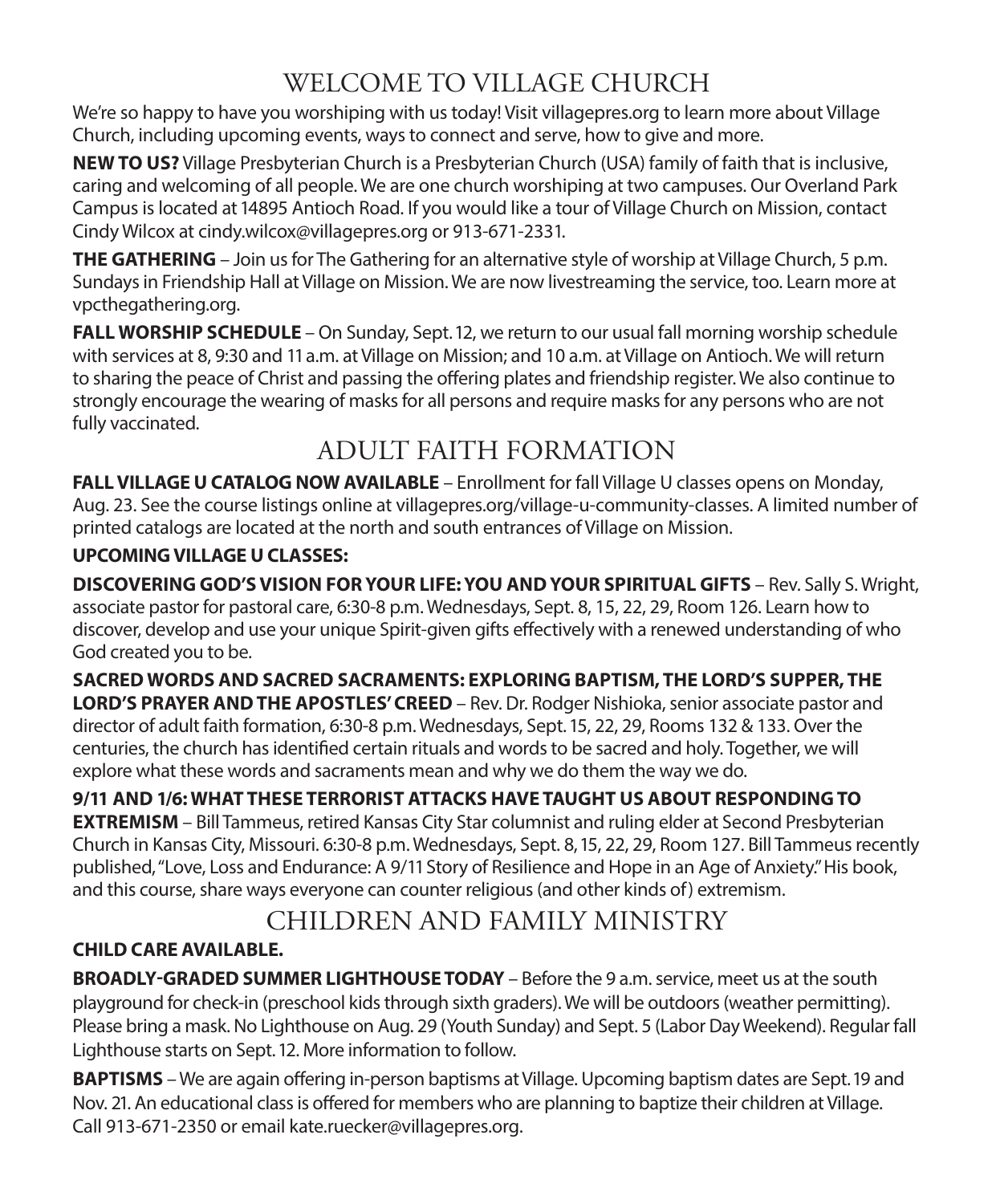**NEW BABIES** – Share news of your baby so we can welcome his/her arrival with a gift. Call 913-671-2350 or email kate.ruecker@villagepres.org.

## CONNECTIONAL MINISTRIES

**CURBSIDE PICKUP WEDNESDAY FAMILY MEALS** – Take a night off from cooking. Find menus and order meals at villagepres.org/wednesday-family-dinners for \$5. Deadline each week is noon on Mondays. Drive up to the north entrance at Village on Mission between 4:30 and 5:30 p.m. to receive your meals through your car window. Contact Cindy Wilcox at cindy.wilcox@villagepres.org or 913-671-2331 for more info.

### MISSION

**FOOD PANTRY** – "Easy-to-prepare dinners" is the theme for the Food Pantry's requests for this week-canned meals: tuna, chicken, Spaghettio's, beef stew, ravioli, etc. The Clothes Closet is asking for baby clothing and blankets and children books. Donations can be dropped off at the Food Pantry or at church. Donation bins are located inside the south and north doors of both our campuses.

## PASTORAL CARE AND COUNSELING

Wherever you are now and wherever you may be in the months to come, it's true that we all find ourselves in a season of transition. It's also true that no matter the transition, God's presence remains. Wherever you are, your Village Church family is with you in support and prayer. To place a prayer request or to request a Stephen Minister or other support, contact the Pastoral Care team at 913-671-2327 or linda.alley@villagepres.org.

**"FAITH & GRIEF" RESUMES IN-PERSON ON SEPT. 7** – We will start meeting in person in Friendship Hall at Village on Mission from noon-1 p.m. Tuesday, Sept. 7. A boxed lunch is provided; you may eat it here or take it with you. Current COVID protocols include: If you are not vaccinated, you must wear a mask. If you are vaccinated, masks are strongly encouraged. Social distancing will be observed. Registration is not required but is extremely helpful; register at faithandgrief.org or call 469-251-9612.

## YOUTH MINISTRY

**YOUTH SUNDAY IS AUG. 29** – Youth will be ministering to us during the 9, 11 a.m. and 5 p.m. services at Village on Mission on Aug. 29. Support our youth by attending a service on that Sunday and inviting family and friends! Contact madeline.chamberlain@villagepres.org for more information.

**TRIP SIGNUPS BEGIN SEPT. 7** – Signups open Sept. 7 for the Dominican Republic Mission Trip (March 12-19, 2022), the High School Ski Trip (Jan. 14-18), and the Middle School Ski Trip (Feb. 19-23). Visit villagepresyouth.org to sign up.

**PROGRAMS RESUME SEPT. 8** – We are taking a brief break from programs during August, but we'll see you starting Sept. 8 for fall programs! View our up-to-date calendar at villagepresyouth.org/calendar.

**SPORTING KC GAME** – All youth are invited to a Sporting KC soccer game vs. Chicago Fire on Sept. 11. We will meet at Village at 5:30 p.m. and carpool to Children's Mercy Park, and we will be back at Village by 10:30 p.m. Tickets are \$23 and signup is required. Email madeline.chamberlain@villagepres.org or visit vpcpvks.brushfire.com/youth to sign up.

#### **Sign up for Village Church News and Updates**

Sign up to receive the weekly eNews and Rev. Tom Are's weekly eNote at villagepres.org/subscribe. Follow us on Facebook @VillagePres Follow us on Instagram @VillageChurchPV Subscribe to Village Pres Sermon Podcasts on Apple Podcasts, Google Podcasts, Amazon Music, Spotify and Stitcher